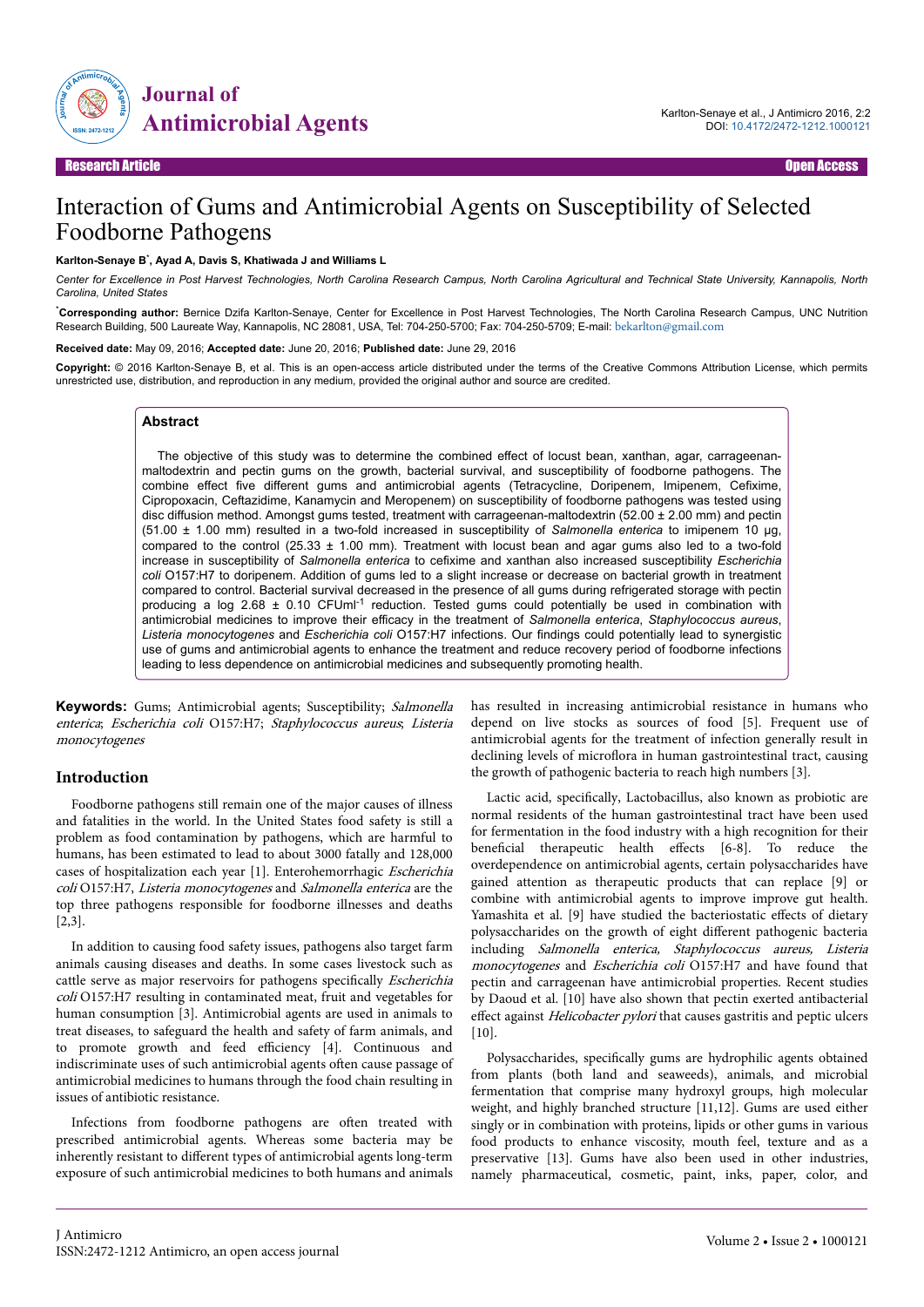adhesive industries [14]. Gums have also served as growth and viability enhancers of certain probiotic Lactobacillus strains [12,15-18].

Although many studies reported the impact of gums on the growth of probiotics  $[12,17,18]$  the combined effect of these gums on the growth, fatality and antibiotic susceptibility of pathogens, have not been studied. Therefore the aim of this study is to investigate the effect of gums on the growth of pathogenic microorganisms. Additionally, we analyzed the synergistic impact of gums and antimicrobial agents on susceptibility and resistance of selected pathogenic microorganisms.

## **Materials and Methods**

#### **Culture activation**

Stock culture of Escherichia coli O157:H7 (ATCC 700927), Salmonella enterica (ATCC 4345111), Listeria monocytogenes (ATCC 19116), and Staphylococcus aureus (ATTC 49775) strains were previously purchased from ATCC and store at -80°C in the Microbiology laboratory at the Center for Excellence in Post Harvest Technologies (Kannapolis, NC, USA). Bacterial cultures were activated in tryptic soy broth (TSB, BBL, Sparks, MD, USA) and incubated at 37°C for 16 h in a shaker. Activated culture was streaked plated on tryptic soy agar (TSA, BBL, Sparks, MD, USA) and incubated at 37°C for 24 h to obtain pure colonies which were then used immediately for growth study.

#### **Treatment preparation with different gums**

Five gums including carrageenan-maltodextrin (CM), pectin (PE), locust bean gum (LB), xanthan (XA), and agar (AG) (TIC GUMS Inc., Maryland, GA) were each gradually dissolved into the 200 ml batches of TSB at 0.5% (w/v), pasteurized at 110°C for 15 min and cooled to 50°C before use. Sterile TSB without gum served as a negative control [17,18].

#### **Determination of bacterial growth**

Growth study was conducted according to the method by Karlton-Senaye et al. [17,18] with a slight modification. Bacterial inoculum was prepared by serial dilution in 0.1% peptone water (BBL, Sparks, MD, USA). Aliquots (1 ml) from appropriate serial dilutions were aseptically added to each 200 ml batch of TSB (BBL, Sparks, MD, USA). Batches of sterilized TSB containing 0.5% of different gums were inoculated with 0.05 % of inoculum at a final inoculum level of 3 log CFUml<sup>-1</sup> and initial counts were determined. Samples without gum served as the control. Inoculated samples were spiral plated on TSA, and incubated at 37°C for 16 h to determine initial bacterial counts. Inoculated samples were then incubated at 37°C for 16 h, serially diluted and aliquots were spiral plated on TSA, incubated at 37°C for 24 h. Bacterial enumeration was carried out using a color QCount® Colony Counter (Advanced Instruments Inc., MA, USA) to determined the final bacterial population [17,18].

#### **Determination of bacterial population during refrigerated storage (4°C)**

After the final bacterial population were determined, the inoculated samples containing 0.5% of different gums were refrigerated at 4°C to determine bacterial survival under refrigerated condition in the presence of the different gums. Refrigerated samples were spiral plated on TSA bi-weekly for 45 days and then incubated at 37°C for 24 h to

#### **Determination of synergism and antimicrobial activity**

Each bacterial strain was treated with 0.5% gums according to Karlton-Senaye et al. [17] as previously described and tested by agar disk diffusion method on Mueller Hinton II Agar (MHA, BBL, Sparks, MD, USA) according to the methods by Clinical and Laboratory Standards Institute for susceptibility to the following antimicrobial agents [19]: tetracycline (TET) 30 µg; doripenem (DOR) 10 µg; imipenem (IMP) 10 μg; cefixime (CFM) 5 μg; cipropoxacin (CIP) 5 μg; ceftazidime (CAZ) 30 μg; kanamycin (KAN) 30 μg; and meropenem (MEM) 10 µg (BBL, Sparks, MD, USA. Standard antibiotic disks (BBL, Sparks, MD, USA) containing the following recommended minimum inhibitory concentrations of each antimicrobial agents were placed in duplicates in appropriate intervals on MHA in duplicates: tetracycline (TET) 30 µg; doripenem (DOR) 10 µg; imipenem (IMP) 10 µg; cefixime (CFM) 5 μg; cipropoxacin (CIP) 5 μg; ceftazidime (CAZ) 30 µg; kanamycin (KAN) 30 µg; and meropenem (MEM) 10 µg (BBL, Sparks, MD, USA). Susceptibility of the foodborne pathogens to the antibiotic agents and sterile water were also tested as negative control and positive control, respectively. Zones of inhibition were measured in millimeters and their average determined. Нe experiments were performed in duplicates and replicated three times.

#### **Data analysis**

Each experiment was conducted multiple times in a randomized block design. Нe mean and standard deviation values were calculated from duplicate tested samples from three replicates.

#### **Results**

Results of the growth study of Escherichia coli O157:H7 (ATCC 700927), Salmonella enterica (ATCC 4345111), Listeria monocytogenes (ATCC 19116), and Staphylococcus aureus (ATTC 49775) in the presence of 0.5% gums during 16 h incubation at 37°C are shown in Figure 1. Compared to the control  $(8.36 \pm 0.11)$  log  $CFUml^{-1}$ ), treatment with the different gums resulted in a slight decrease in the growth of Salmonella enterica with locust bean affecting the least growth of *Salmonella enterica* (8.22  $\pm$  0.06 log  $CFUml<sup>-1</sup>$ ). Similar to *Salmonella enterica*, the population of Escherichia coli O157:H7, Listeria monocytogenes and Staphylococcus aureus decreased slightly with treatment with xanthan, locust bean, and pectin carrageenan-maltodextrin, showing little effect of gums on bacterial population (Figure 1). However, the addition of carrageenanmaltodextrin (8.55  $\pm$  0.16 log CFUml<sup>-1</sup>) and locust bean (8.54  $\pm$  0.17 log CFUml<sup>-1</sup>) caused a slight increase in the population of *Listeria* monocytogenes. No differences were observed in the population of Listeria monocytogenes in the presence of agar and pectin at 8.49  $\pm$  $0.10 \log CF$ Uml<sup>-1</sup>.

During refrigerated storage, bacterial population decreased in the presence of all gums with pectin yielding the most pronounced reduction at  $2.68 \pm 0.10$  log CFUml<sup>-1</sup> (Table 1). However, bacterial population remained relatively stable in the control throughout the storage period (Table 1).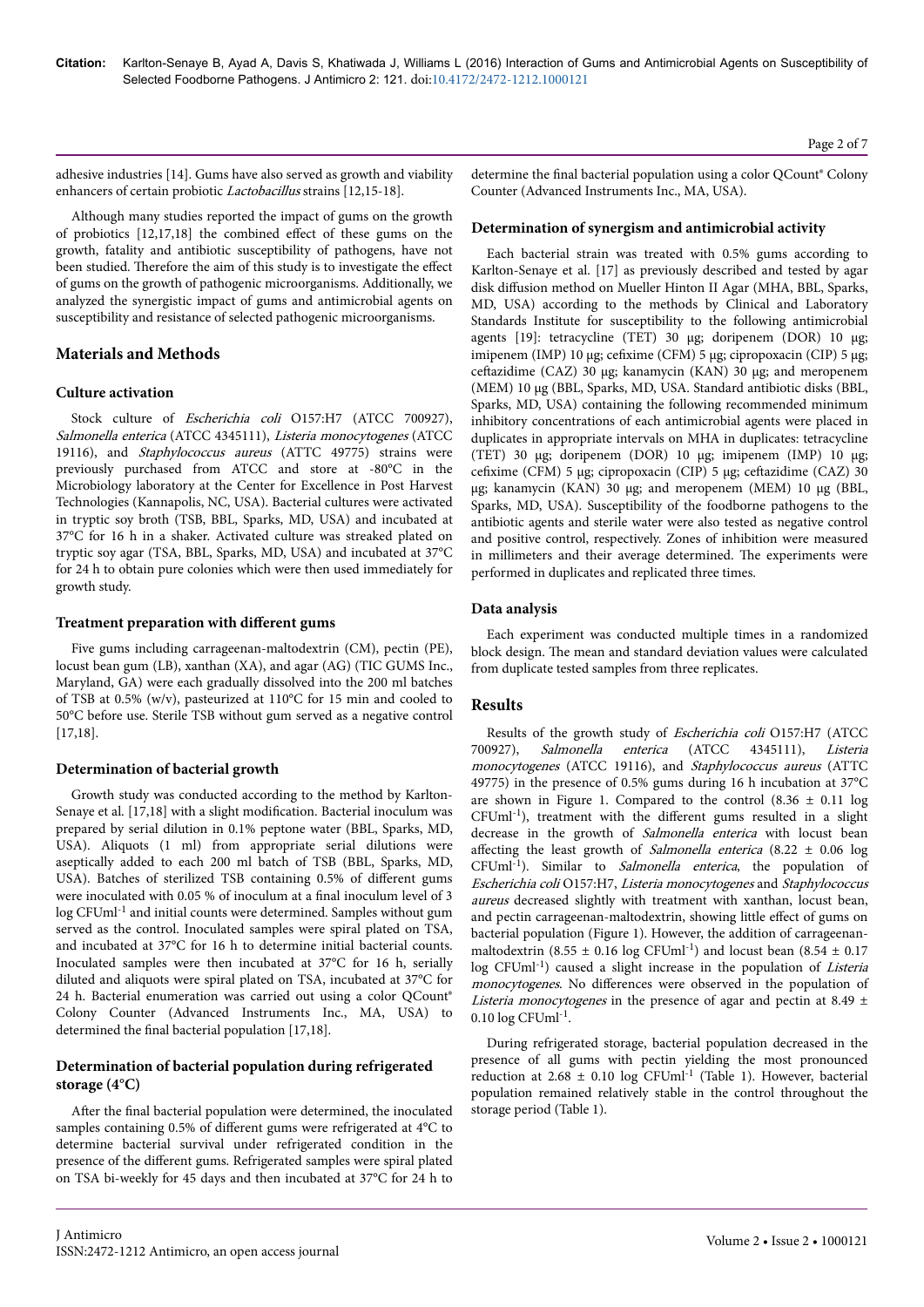

Figure 1: The growth of foodborne pathogens in tryptic soy broth containing different gums (0.5%) incubated at 37°C for 16 h. Mean ± SD of three independent measurements. Keys: Salmonella enterica (Bar 1), Escherichia coli O157:H7 (Bar 2), Listeria monocytogenes (Bar 3) and, Staphylococcus aureus (Bar 4) (Bars from left to right represent the strains of foodborne pathogens tested)

| Gums                     | Bacterial population (log CFUml <sup>-1</sup> ) |
|--------------------------|-------------------------------------------------|
| Day 1                    |                                                 |
| Control                  | $8.39 \pm 0.10$                                 |
| Locust bean              | $8.25 \pm 0.04$                                 |
| Agar                     | $8.31 \pm 0.04$                                 |
| Xanthan                  | $8.30 \pm 0.05$                                 |
| Carrageenan-maltodextrin | $8.33 \pm 0.06$                                 |
| Pectin                   | $8.32 \pm 0.03$                                 |
| Day 15                   |                                                 |
| Control                  | $8.39 \pm 0.05$                                 |

| Locust bean                                          | $8.51 \pm 0.03$ |  |  |  |
|------------------------------------------------------|-----------------|--|--|--|
| Agar                                                 | $8.45 \pm 0.09$ |  |  |  |
| Xanthan                                              | $8.34 \pm 0.05$ |  |  |  |
| Carrageenan-maltodextrin                             | $8.53 \pm 0.06$ |  |  |  |
| Pectin                                               | $7.75 \pm 0.06$ |  |  |  |
| Day 30                                               |                 |  |  |  |
| Control                                              | $8.38 \pm 0.02$ |  |  |  |
| Locust bean                                          | $8.44 \pm 0.04$ |  |  |  |
| Agar                                                 | $8.32 \pm 0.04$ |  |  |  |
| Xanthan                                              | $8.39 \pm 0.08$ |  |  |  |
| Carrageenan-maltodextrin                             | $8.51 \pm 0.07$ |  |  |  |
| Pectin                                               | $7.50 \pm 0.03$ |  |  |  |
| Day 45                                               |                 |  |  |  |
| Control                                              | $8.38 \pm 0.08$ |  |  |  |
| Locust bean                                          | $8.26 \pm 0.06$ |  |  |  |
| Agar                                                 | $8.09 \pm 0.07$ |  |  |  |
| Xanthan                                              | $8.27 \pm 0.06$ |  |  |  |
| Carrageenan-maltodextrin                             | $8.30 \pm 0.02$ |  |  |  |
| Pectin                                               | $5.64 \pm 0.03$ |  |  |  |
| Mean ± SD of three independent antimicrobial testing |                 |  |  |  |

Table 1: Effect of gums on survival of Salmonella enterica during refrigerated storage at 4°C for 45 d.

Effect of gums on antimicrobial susceptibility of Salmonella enterica is presented in Table 2. The results showed that the effects of antimicrobial agents were enhanced against the pathogens that were treated with gums compared to the control that were not treated with gums. Treatment with carrageenan-maltodextrin improved the susceptibility of Salmonella enterica against the eight antimicrobial agents tested (Table 2).

| <b>Gums/Antimicrobial agents</b> | Zone of inhibition (mm) |                          |                  |                  |  |
|----------------------------------|-------------------------|--------------------------|------------------|------------------|--|
|                                  | <b>TET</b>              | <b>IMP</b><br><b>DOR</b> |                  | <b>CFM</b>       |  |
| Control                          | $23.33 \pm 0.58$        | $30.33 \pm 0.58$         | $25.33 \pm 1.15$ | $14.67 \pm 0.58$ |  |
| Locust bean                      | $25.33 \pm 1.53$        | $31.00 \pm 1.00$         | $28.67 \pm 1.53$ | $31.33 \pm 2.31$ |  |
| Agar                             | $32.33 \pm 2.52$        | $42.33 \pm 1.73$         | $42.33 \pm 0.58$ | $30.67 \pm 0.58$ |  |
| Xanthan                          | $25.00 \pm 1.73$        | $30.33 \pm 2.08$         | $28.33 \pm 1.53$ | $29.00 \pm 1.73$ |  |
| Carrageenan-maltodextrin         | $36.00 \pm 1.00$        | $44.33 \pm 2.15$         | $52.00 \pm 2.00$ | $28.00 \pm 1.73$ |  |
| Pectin                           | $37.33 \pm 2.31$        | $50.33 \pm 3.51$         | $51.00 \pm 1.00$ | $28.00 \pm 0.58$ |  |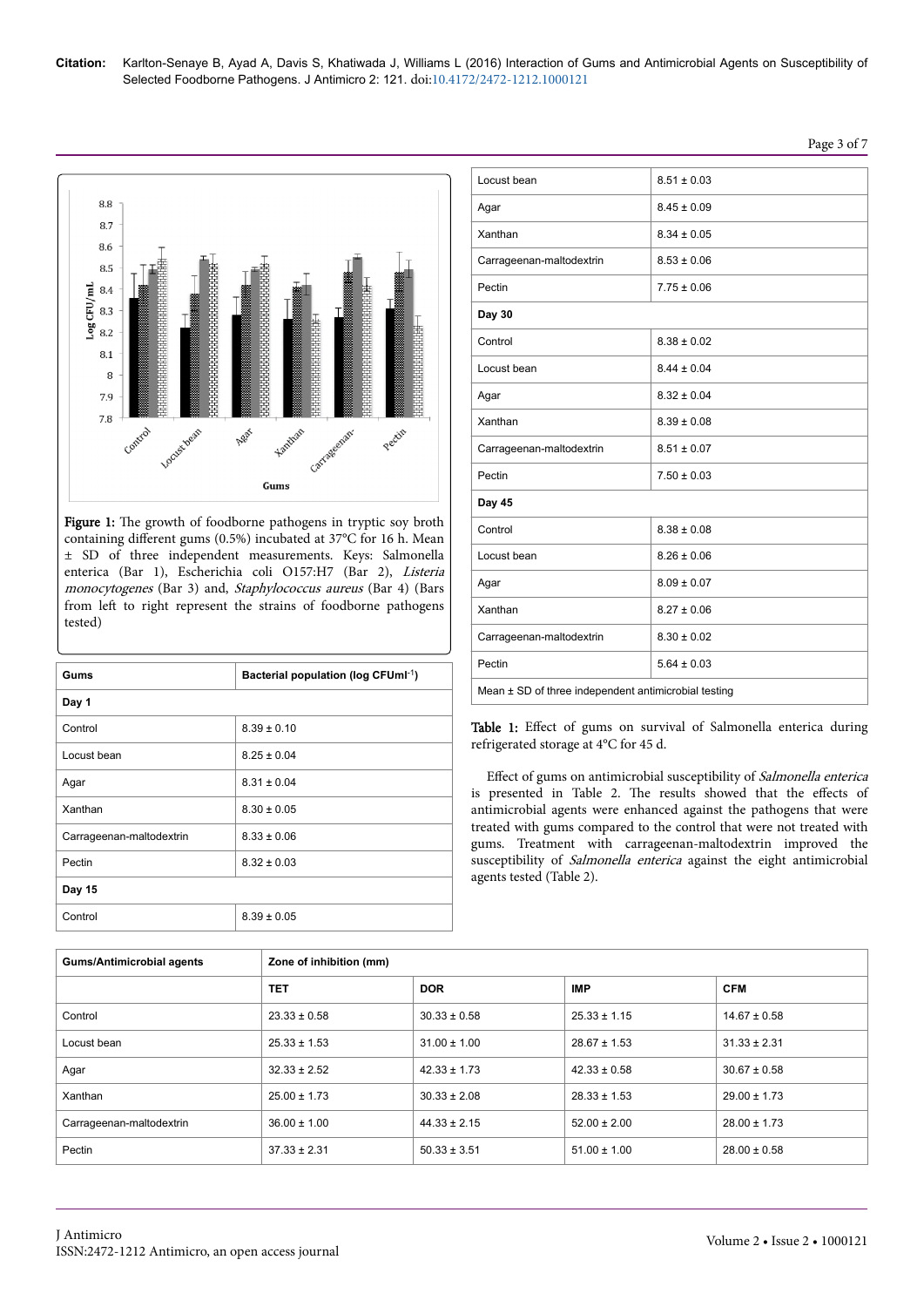| $H2O$ (negative control) | 0.00             | 0.00             | 0.00             | 0.00             |  |
|--------------------------|------------------|------------------|------------------|------------------|--|
|                          | <b>CIP</b>       | CAZ              | <b>KAN</b>       | <b>MEM</b>       |  |
| Control                  | $32.67 \pm 1.53$ | $24.33 \pm 1.15$ | $23.67 \pm 1.15$ | $31.00 \pm 1.73$ |  |
| Locust bean              | $33.33 \pm 3.21$ | $28.33 \pm 1.53$ | $24.67 \pm 1.15$ | $35.00 \pm 3.00$ |  |
| Agar                     | $39.67 \pm 1.53$ | $29.33 \pm 0.58$ | $27.00 \pm 3.61$ | $40.33 \pm 0.58$ |  |
| Xanthan                  | $35.67 \pm 1.15$ | $28.33 \pm 1.15$ | $27.00 \pm 3.46$ | $32.33 \pm 2.08$ |  |
| Carrageenan-maltodextrin | $34.00 \pm 2.00$ | $31.67 \pm 1.15$ | $29.33 \pm 3.21$ | $40.67 \pm 3.06$ |  |
| Pectin                   | $36.00 \pm 1.00$ | $28.67 \pm 1.15$ | $26.67 \pm 2.31$ | $44.33 \pm 2.08$ |  |
| H2O (negative control)   | 0.00             | 0.00             | 0.00             | 0.00             |  |
|                          |                  |                  |                  |                  |  |

Key: Tetracycline (TET-30 µg); Doripenem (DOR-10 µg); Imipenem (IMP-10 µg); Cefixime (CFM-5 µg); Cipropoxacin (CIP-5 µg); Ceftazidime (CAZ-30 µg); Kanamycin (KAN-30 µg); and Meropenem (MEM-10 µg). Means ± SD of three independent antimicrobial testing

Table 2: Effect of gums on antimicrobial agents on susceptibility of Salmonella enterica (ATCC 4345111) incubated at 37°C for 16 h.

Treatment wtih carrageenan-maltodextrin and pectin in combination imipenem (52.00  $\pm$  2.00 mm) against *Salmonella enterica* resulted in a two-fold increase in zone of inhibition compared to the control (25.33  $\pm$  1.15 mm) with carrageenan-maltodextrin affecting the largest zone size (Figure 2). Treatment of Salmonella enterica with locust bean and agar gums also led to a two fold increased the efficacy of cefixime at  $31.33 \pm 2.31$  mm and  $30.67 \pm 0.58$  mm, respectively, compared to their control (Table 2). Treatment with pectin-doripenem (50.33  $\pm$  3.51 mm) and carrageenan-maltodextrin-doripenem (44.33  $\pm$ 2.15 mm) also increased the zone of inhibition by 1.7 and 1.5 fold, respectively, over the control  $(30.33 \pm 0.58 \text{ mm})$  (Table 2).



- Figure 2: Comparing the synergistic effect of carrageenanimipenem-10 μg (A) and pectin-imipenem-10 μg (B) on susceptibility of *Salmonella enterica* to the control (C) without gum.
- Table 3 shows the effect of gums on susceptibility of Escherichia coli O157:H7 to different antimicrobial agents. Similarly, with the

exception of kanamycin and meropenem, the susceptibility of Escherichia coli O157:H7 to tetracycline, doripenem, imipenem, cefixime, cipropoxacin, and ceftazime was slightly enhanced with the treatment with gums. Treatment of Escherichia coli O157:H7 with xanthan was found to cause the most increase in the zone of inhibition by doripenem (33.67  $\pm$  0.58 mm) and cipropoxacin (37.67  $\pm$  0.58 mm) against Escherichia coli O157:H7 compared to their control at 24.67 ±  $0.58$  mm and  $33.33 \pm 1.15$  mm, respectively. There was no difference in susceptibility of Escherichia coli O157:H7 between the treatments and control with the use of kanamycin (30  $\mu$ g) and meropenem (10  $\mu$ g) in control and treatments (Table 3).

Both Staphylococcus aureus (Table 4) and Listeria monocytogenes (Data not shown) were found to be resistance to tetracycline, cefixime, cipropoxacin and kanamycin and susceptible to doripenem, imipenem, and meropenem showing little or no difference between the control and treatments. Susceptibility of both Staphylococcus aureus and Listeria monocytogenes to imipenem, doripenem and kanamycin displayed 1 mm to 5 mm increase in the zone of inhibition amongst treated samples compared to their respective control. Again, the zone of inhibition was found to be highest in samples treated with carrageenan-maltodextrin and pectin with the use of imipenem  $(24.67\pm0.58$  mm) and doripenem  $(24.67 \pm 0.58$  mm) showing most susceptibility effect on Staphylococcus aureus to these antimicrobial agents.

| <b>Gums/Antimicrobial agents</b> | Zone of inhibition (mm)                       |                  |                  |                  |  |  |
|----------------------------------|-----------------------------------------------|------------------|------------------|------------------|--|--|
|                                  | <b>TET</b><br><b>DOR</b><br>IMP<br><b>CFM</b> |                  |                  |                  |  |  |
| Control (positive control)       | $24.67 \pm 0.58$                              | $24.67 \pm 0.58$ | $27.67 \pm 1.15$ | $27.33 \pm 0.58$ |  |  |
| Locust bean                      | $25.67 \pm 0.58$                              | $30.33 \pm 1.15$ | $31.00 \pm 1.00$ | $30.33 \pm 1.15$ |  |  |
| Agar                             | $25.67 \pm 0.58$                              | $31.67 \pm 1.53$ | $29.67 \pm 0.58$ | $28.67 \pm 1.15$ |  |  |
| Xanthan                          | $26.00 \pm 1.00$                              | $33.67 \pm 0.58$ | $28.67 \pm 0.58$ | $30.33 \pm 0.58$ |  |  |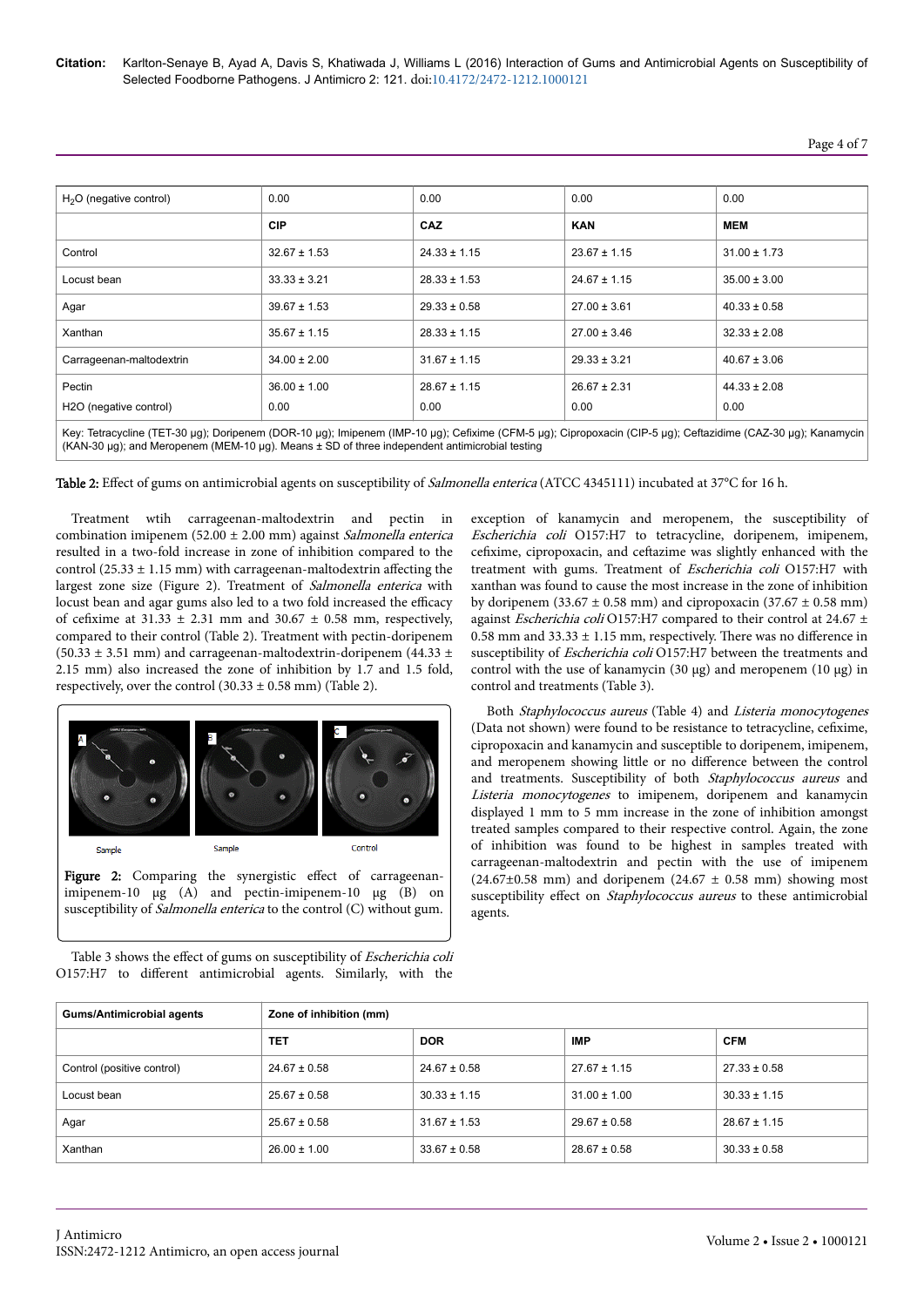| Page | C. | ΩT |  |
|------|----|----|--|
|      |    |    |  |

| Carrageenan-maltodextrin            | $26.00 \pm 1.00$ | $31.33 \pm 1.53$ | $30.33 \pm 1.53$ | $29.67 \pm 1.15$ |  |
|-------------------------------------|------------------|------------------|------------------|------------------|--|
| Pectin                              | $26.00 \pm 1.00$ | $31.67 \pm 0.58$ | $30.33 \pm 0.58$ | $31.00 \pm 1.73$ |  |
| $H2O$ (negative control)            | 0.00             | 0.00             | 0.00             | 0.00             |  |
|                                     | <b>CIP</b>       | <b>CAZ</b>       | <b>KAN</b>       | MEM              |  |
| Control (positive control)          | $33.33 \pm 1.15$ | $27.67 \pm 0.58$ | $27.33 \pm 1.15$ | $35.33 \pm 0.58$ |  |
| Locust bean                         | $36.33 \pm 1.15$ | $30.33 \pm 0.58$ | $27.33 \pm 1.15$ | $35.33 \pm 0.58$ |  |
| Agar                                | $35.33 \pm 0.58$ | $30.33 \pm 0.58$ | $27.33 \pm 1.15$ | $35.33 \pm 0.58$ |  |
| Xanthan                             | $37.67 \pm 0.58$ | $31.33 \pm 1.53$ | $27.33 \pm 1.15$ | $35.33 \pm 0.58$ |  |
| Carrageenan-maltodextrin            | $36.33 \pm 1.15$ | $31.33 \pm 1.53$ | $27.33 \pm 1.15$ | $35.33 \pm 0.58$ |  |
| Pectin                              | $37.00 \pm 1.00$ | $31.67 \pm 1.15$ | $27.33 \pm 1.15$ | $35.33 \pm 0.58$ |  |
| H <sub>2</sub> O (negative control) | 0.00             | 0.00             | 0.00             | 0.00             |  |

Key: Tetracycline (TET-30 µg); Doripenem (DOR-10 µg); Imipenem (IMP-10 µg); Cefixime (CFM-5 µg); Cipropoxacin (CIP-5 µg); Ceftazidime (CAZ-30 µg); Kanamycin (KAN-30 µg); and Meropenem (MEM-10 µg). Means ± SD of three independent antimicrobial testing

Table 3: Effect of gums and antibacterial agents on susceptibility of *Escherichia coli* O157:H7 (ATCC 700927) incubated at 37°C for 16 h.

| <b>Gums/Antimicrobial agents</b>                                                                                                                            |            | Zone of inhibition (mm) |                  |            |            |      |            |                  |
|-------------------------------------------------------------------------------------------------------------------------------------------------------------|------------|-------------------------|------------------|------------|------------|------|------------|------------------|
|                                                                                                                                                             | <b>TET</b> | <b>DOR</b>              | <b>IMP</b>       | <b>CFM</b> | <b>CIP</b> | CAZ  | <b>KAN</b> | <b>MEM</b>       |
| Control (positive control)                                                                                                                                  | R          | $19.67 \pm 0.58$        | $18.33 \pm 0.58$ | R          | R          | R    | R          | $19.33 \pm 0.58$ |
| Locust bean                                                                                                                                                 | R          | $21.00 \pm 0.58$        | $22.33 \pm 2.52$ | R          | R          | R    | R          | $21.33 \pm 1.15$ |
| Agar                                                                                                                                                        | R          | $23.00 \pm 0.58$        | $22.33 \pm 2.08$ | R          | R          | R    | R          | $22.00 \pm 1.00$ |
| Xanthan                                                                                                                                                     | R          | $22.00 \pm 1.00$        | $22.00 \pm 2.00$ | R          | R          | R    | R          | $22.67 \pm 0.58$ |
| Carrageenan-maltodextirn                                                                                                                                    | R          | $21.67 \pm 0.58$        | $24.67 \pm 0.58$ | R          | R          | R    | R          | $21.33 \pm 0.58$ |
| Pectin                                                                                                                                                      | R          | $24.67 \pm 0.58$        | $22.33 \pm 1.53$ | R          | R          | R    | R          | $21.33 \pm 0.58$ |
| $H2O$ (negative control)                                                                                                                                    | 0.00       | 0.00                    | 0.00             | 0.00       | 0.00       | 0.00 | 0.00       | 0.00             |
| Key Tetracycline (TET 30 ug): Derinenem (DOD 10 ug): Iminenem (IMD 10 ug): Cefixime (CEM 5 ug): Cinronovacin (CID 5 ug): Ceftazidime (CAZ 30 ug): Kanamycin |            |                         |                  |            |            |      |            |                  |

Key: Tetracycline (TET-30 µg); Doripenem (DOR-10 µg); Imipenem (IMP-10 µg); Cefixime (CFM-5 µg); Cipropoxacin (CIP-5 µg); Ceftazidime (CAZ-30 µg); Kanamycin (KAN-30 µg); and Meropenem (MEM-10 µg). Means ± SD of three independent antimicrobial testing

Table 4: Effect of gums and antibacterial agents on susceptibility of *Staphylococcus aureus* (ATCC 49775) during incubated at 37°C for 16 h.

#### **Discussion**

In this study we evaluated the effect of gums on the growth of four foodborne pathogenic microorganisms, bacterial death or survival during refrigerated storage and to the combine impact between gums and antimicrobial agents on susceptibility or resistance of selected pathogenic microorganisms.

In our growth study, treatment of pathogenic bacteria with gums caused little or no difference in growth promotion or inhibition. A slight decrease in growth inhibition could be caused by reduced bioavailability of nutrients, which, results from trapping of such nutrients in the culture medium by the polysaccharides [9]. In a study conducted by Yamashita et al. [9] treatment with carrageenan induced the most inhibition against Listeria monocytogenes. In our study, however, treatment with carrageenan-maltodextrin caused a slight increase of Listeria monocytogenes and Escherichia coli O157:H7. A slight increase in the growth of Escherichia coli O157:H7 and Listeria monocytogenes induced by carrageenan-maltodextrin could be due to the ability of these bacteria to use carrageenan-maltodextrin as additional source of nutrient. Нese observations were expected, as pathogenic bacteria are able to metabolize many food products specifically in polysaccharides.

Decrease in bacterial survival during 45 days at 4°C storage period in the presence of all gums with pectin showing the most log reduction at  $2.68 \pm 0.03$  log CFU/ml (Table 1) could be due to excessive acid production and nutrition depletion from the gums, which are long chain polysaccharides and the medium. Increased in the death of the foodborne pathogens during storage indicated that including gums specifically pectin in preservation of food for a period of time could potentially reduce the population of pathogens in the food.

With regards to increased in the susceptibility of foodborne pathogenic bacteria including Escherichia coli O157:H7, Salmonella enterica, Listeria monocytogenes, and Staphylococcus aureus to antibiotics with pectin-IMP being the most effective. It is not surprising that pectin affected the most susceptibility of Salmonella